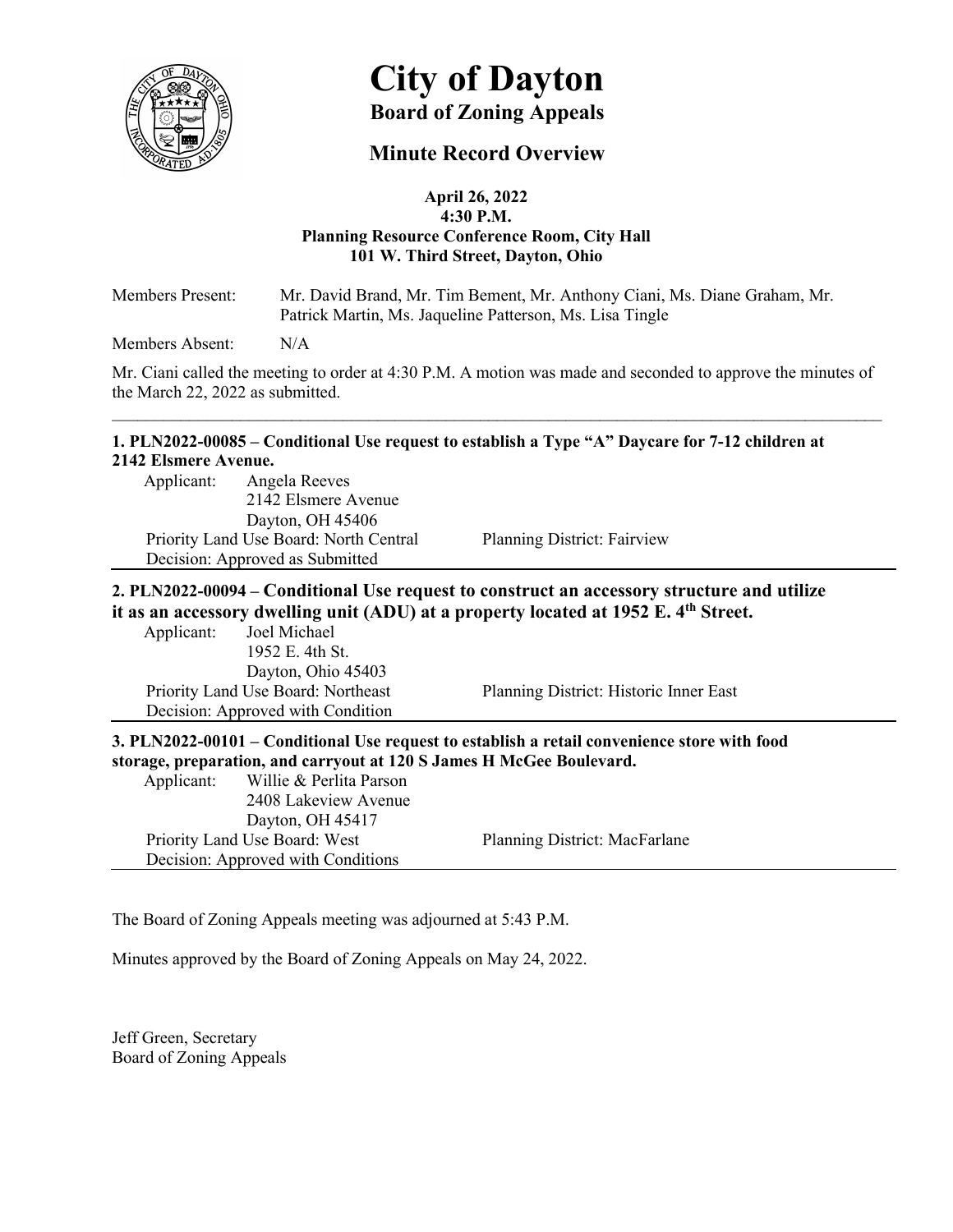

# **Minute Record**

April 26, 2022

## **1. BZA CASE # 2022-00085 – 4142 Elsmere Avenue**

The applicant, Angela Reeves, requests Conditional Use approval in order to establish a Type "A" Daycare for 7-12 children at 2142 Elsmere Avenue (Parcel R72 11502 0034) within the Fairview Planning District. The property is zoned ER-4 Eclectic Single Family.

| Applicant                               | Angela Reeves/Angie's Early Learning Academy<br>4142 Elsmere Avenue<br>Dayton, OH 45406                                                                                           |
|-----------------------------------------|-----------------------------------------------------------------------------------------------------------------------------------------------------------------------------------|
| Owner                                   | Angela Reeves<br>4142 Elsmere Avenue<br>Dayton, OH 45406                                                                                                                          |
| <b>Existing Land Use and Zoning:</b>    | Family Day Care Home for 1-6 children (type B); ER-4                                                                                                                              |
| <b>Surrounding Land Use and Zoning:</b> | <b>North:</b> Multi-Family Dwelling; ER-4<br><b>South:</b> Single Family Dwelling; ER-4<br><b>East:</b> Single Family Dwelling; ER-4<br><b>West:</b> Single Family Dwelling; ER-4 |
| <b>Land Use Committee:</b>              | North Central                                                                                                                                                                     |
| <b>Planning District:</b>               | Fairview                                                                                                                                                                          |
| <b>Planning Staff Contact:</b>          | Keeghan White                                                                                                                                                                     |

Mr. White presented the case.

The applicant, Angela Reeves, requests to establish a Type "A" Family Day Care Home (Day Care) for 7- 12 Children at 2142 Elsmere Avenue (Parcel R72 11502 0034) in an ER-4 Eclectic Single Family Residential District. Type "A" Day Cares are a Conditional Use within the ER-4 Zoning District.

The subject property is located on Elsmere Avenue at the intersection of Wakefield Avenue and has a total square footage of 1,764 according to the Montgomery County Auditor. Single family dwellings mostly surround the property with the exception of a multi-family dwelling to the north. As the property is currently an established Type "B" Family Day Care Home, the property is well-equipped to not only support the current operation but intensify to a Type "A". The property includes a driveway and has plenty of on-street parking for child drop-off and pick-up which the applicant has stated is usually staggered. To this end, the property meets parking requirements under the Zoning Code. The property also has an enclosed backyard with an eight-foot (8') privacy fence and covered patio.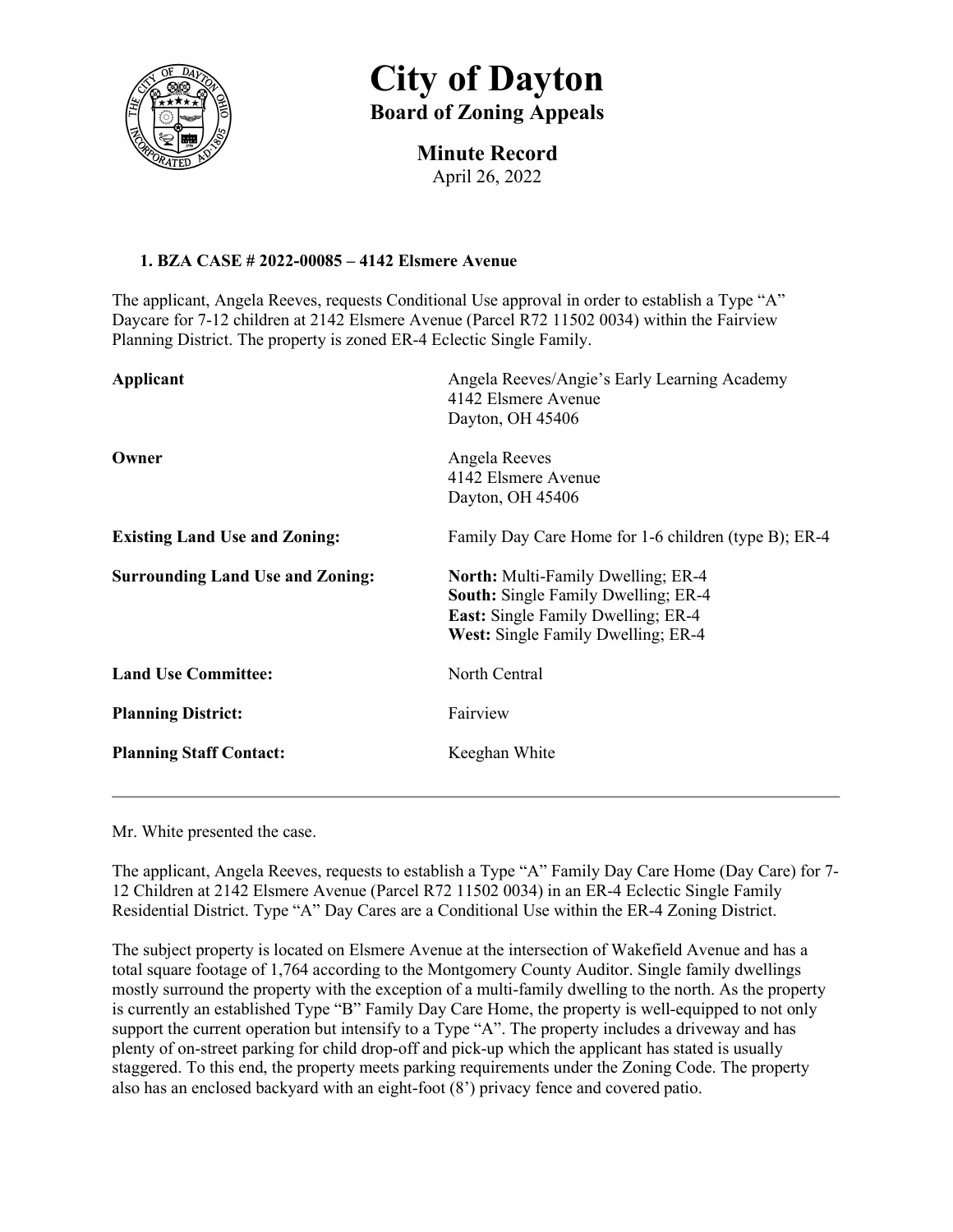The applicant has applied for a Type "A" license to expand the number of children permitted. She has operated a Type B for up to 6 children at the subject property for the past 13 years. The applicant has an existing license by the State of Ohio. Conditional Use is required before the Applicant can increase the number of children from 0-6 to 7-12.

The hours of operation proposed are Monday through Friday from 5:00 am to 5:30 pm. The applicant will be the only employee working but is looking to hire another employee as State of Ohio requires two employees working when there are seven (7) or more children. No more than twelve (12) children will be onsite at any given time.

Establishing a Type "A" Family Day Care Home within an existing single-family neighborhood will not likely alter the neighborhood's character or decrease property values. On the contrary, it will increase the capacity of an existing business to support the community. The applicant has stated that families in the area are currently on a waitlist to receive childcare and the expansion of the day care would allow for some of those children to be enrolled. Parents dropping off children and playing outside will minimally increase traffic and noise in the area.

#### **Public Testimony**

The applicant, Ms. Angela Reeves, spoke to the commendations that the day care has received including a five-star rating from Step Up To Quality (SUTQ), a program administered by the Ohio Department of Education and the Ohio Department of Job and Family Services. Ms. Reeves also spoke to her credentials.

#### **Board Discussion**

The board discussed the case. Mr. Tony Ciani asked the board if the application looked clean and was answered in the affirmative.

#### **Board Decision**

A motion was made by Ms. Tingle and seconded by Ms. Patterson that there is a preponderance of reliable, probative and substantial evidence to make the specified findings required under R.C.G.O. 150.535 and approve the application as submitted for Conditional Use.

| Mr. Bement | yes | Ms. Tingle                                               | ves |
|------------|-----|----------------------------------------------------------|-----|
| Mr. Brand  | ves | Ms. Patterson                                            | ves |
| Ms. Graham | ves | Mr. Ciani                                                | ves |
| Mr. Martin | ves |                                                          |     |
|            |     | Approved by the Board of Zoning Appeals on May 24, 2022. |     |

Jeff Green, Secretary Board of Zoning Appeals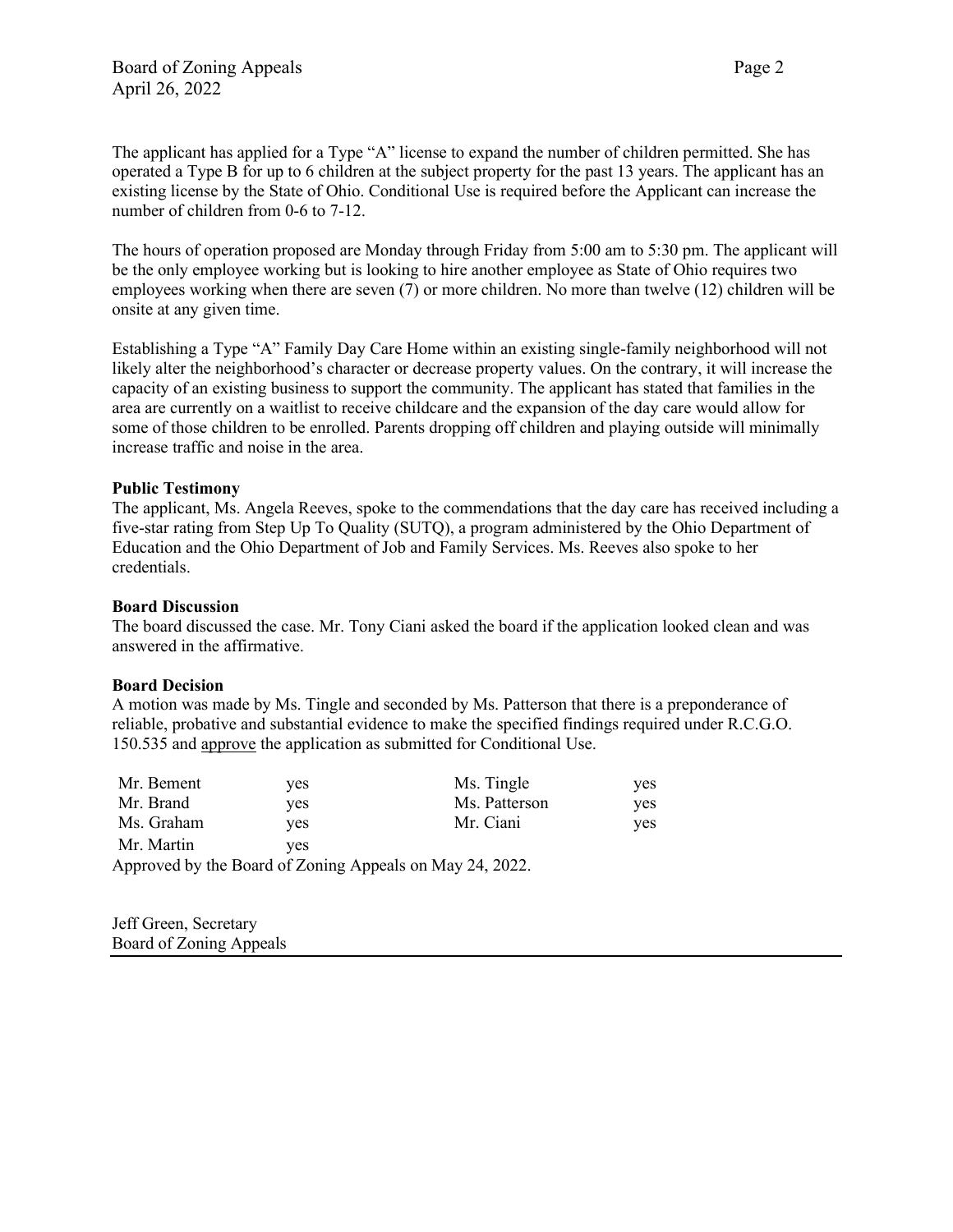

**Minute Record** April 26, 2022

## **2. BZA CASE # 2022-00094 – 1952 E Fourth Street**

The applicant, Joel Michael, requests Conditional Use approval to construct an accessory structure and utilize it as an accessory dwelling unit (ADU) at a property located at 1952 E. 4th St. within the MR-5 Mature Single Family Zoning District. The property is located in the Historic Inner East Zoning District and is within the HD-2 Historic Overlay District.

| Applicant                               | Joel Michael<br>1952 E. 4th St.<br>Dayton, OH 45403                                                                                                                                                                                                     |
|-----------------------------------------|---------------------------------------------------------------------------------------------------------------------------------------------------------------------------------------------------------------------------------------------------------|
| Owner                                   | Joel Michael and Danielle Dumont<br>6705 N Kerby Ave<br>Portland, Oregon 97217                                                                                                                                                                          |
| <b>Existing Land Use and Zoning:</b>    | Single-Family Residence; MR-5 Mature Residential<br>(HD-2 Historic Overlay)                                                                                                                                                                             |
| <b>Surrounding Land Use and Zoning:</b> | <b>North:</b> Single Family Dwelling; MR-5 Mature Residential<br><b>South:</b> Single Family Dwelling; MR-5 Mature Residential<br><b>East:</b> Single Family Dwelling; MR-5 Mature Residential<br>West: Single Family Dwelling; MR-5 Mature Residential |
| <b>Land Use Committee:</b>              | Northeast                                                                                                                                                                                                                                               |
| <b>Planning District:</b>               | Historic Inner East                                                                                                                                                                                                                                     |
| <b>Planning Staff Contact:</b>          | Jeff Green                                                                                                                                                                                                                                              |
|                                         |                                                                                                                                                                                                                                                         |

Mr. Green presented the case.

The applicant, Joel Michael, requests Conditional Use approval to construct an accessory structure and utilize it as an accessory dwelling unit (ADU) at a property located at 1952 E. 4th St. within the MR-5 Mature Single Family Zoning District. The property is located in the Historic Inner East Zoning District and is within the HD-2 Historic Overlay District. The subject property was described in relation to its size, layout, and the zoning district.

Mr. Green noted that per the code, an accessory dwelling unit (ADU) in an MR-5 Zoning District requires Conditional Use approval. As previously noted, ADUs are now conditionally permitted whereas they were not considered an allowable accessory use up until a few months ago. The change to conditionally allow ADUs is to reflect the desire of the city to give a higher degree of flexible housing options to residents where appropriate and so long as certain conditions can be met.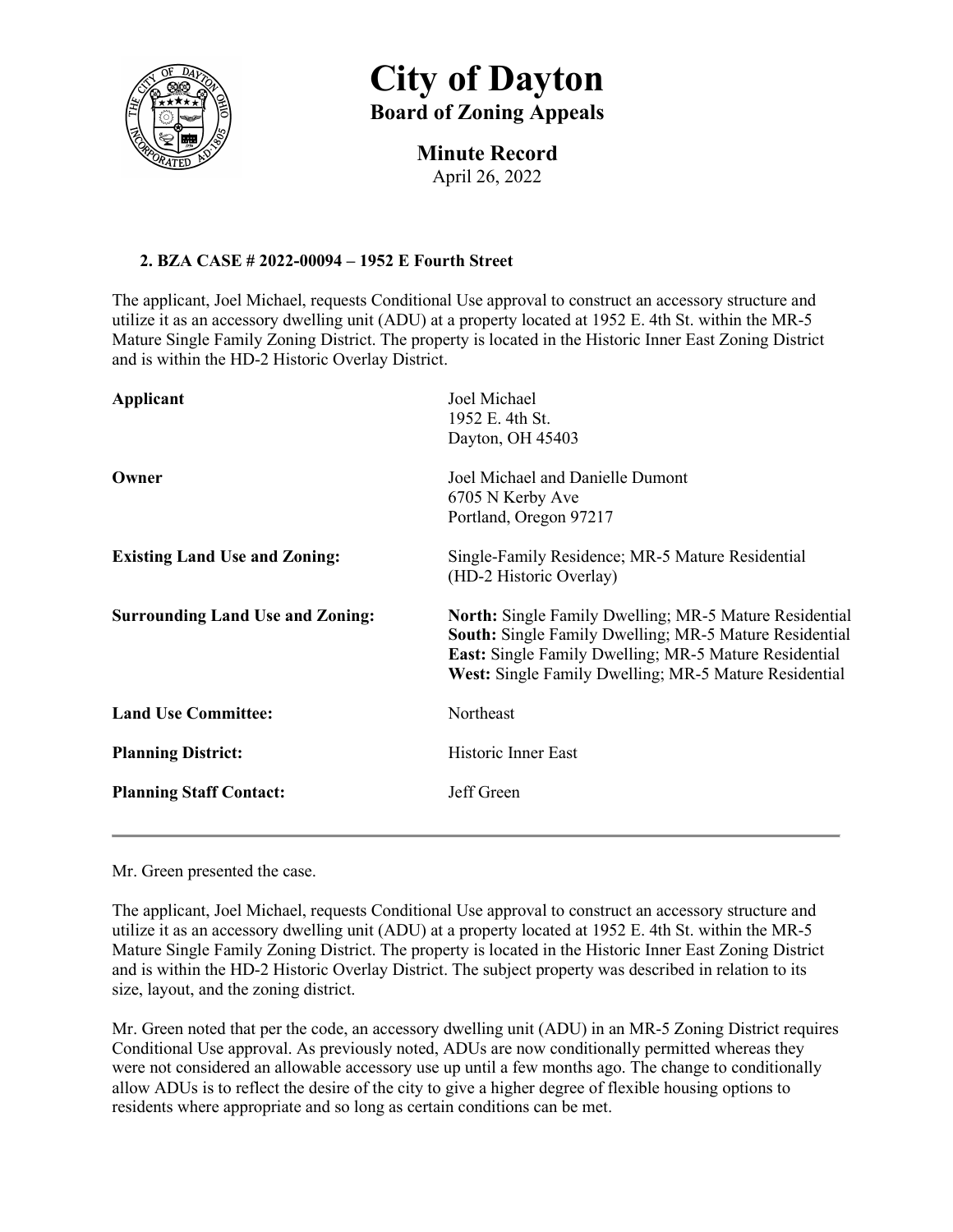Per the plans submitted, the proposed structure has a footprint of 800 sq. ft. with the first floor being a garage and the second floor being the ADU. Per code, an ADU cannot exceed 900 sq. ft. in size and can be up to 66% of the size of the principal dwelling. The principal dwelling is 1,664 sq. ft. (per county auditor) meaning as proposed, the ADU would meet the total size limitations. The structure is proposed to have a 3 ft. side yard setback and 5 ft. rear yard setback while being 23 ft. from the house, which meets all setback requirements.

The code requires an ADU (and detached garage) must have a similar roof pitch and constructed of similar materials to that of the principal dwelling. As noted in the submitted plans, the proposed structure has a matching roof pitch, trim, and siding which would meet the requirements of the code. Additionally, as the existing single-family dwelling is 2 stories in height, the proposed garage would not be taller than the house meaning the fabric of the neighborhood would not be disrupted should this be constructed.

In reviewing the request for a conditional use, the overall impact of the request and how harmonious it will be with that of surrounding properties should be considered. In this case, the proposed ADU would look to fit in well with fabric of the area. The proposed structure will be of similar setback to other garages along the alley and meets all requirements as outlined in the code.

Mr. Green noted that the public comments received:

- Northeast Priority Land Use Board had recommended the request be approved.
- Rosie Miller, Huffman Historic Neighborhood Association, is not opposed to the request.

Staff believes the proposed ADU to meet the intent of the code and fit in harmoniously with the surrounding properties. Therefore, staff recommends the application be approved with the condition that porch and balcony details be approved by City Staff (as required by the Landmarks Commission).

#### **Public Testimony**

The applicant, Joel Michael, noted he was the applicant and owner of the subject property and was present to answer any questions.

Mr. Bement questioned the intended use of this structure. Mr. Michael explained the intended use is mostly for the enjoyment of his family and guests but did note that it could be rented out. Mr. Michael also explained the drivable grass which is proposed to be located between the accessory structure and grass for parking purposes. The board discussed the drivable grass.

#### **Board Discussion**

Mr. Bement questioned if a condition should be added to not rely on the permeable grass for parking purposes. The board discussed the permeable grass and adding it be a condition that the permeable grass would not be permitted for parking.

#### **Board Decision**

A motion was made by Ms. Patterson and seconded by Mr. Martin and carried to determine that there is a preponderance of reliable, probative and substantial evidence to make the specified findings required under R.C.G.O. 150.535 and approve the application as submitted for a Conditional Use with conditions.

1. Porch and balcony details be approved by City staff as required by the Landmarks Commission.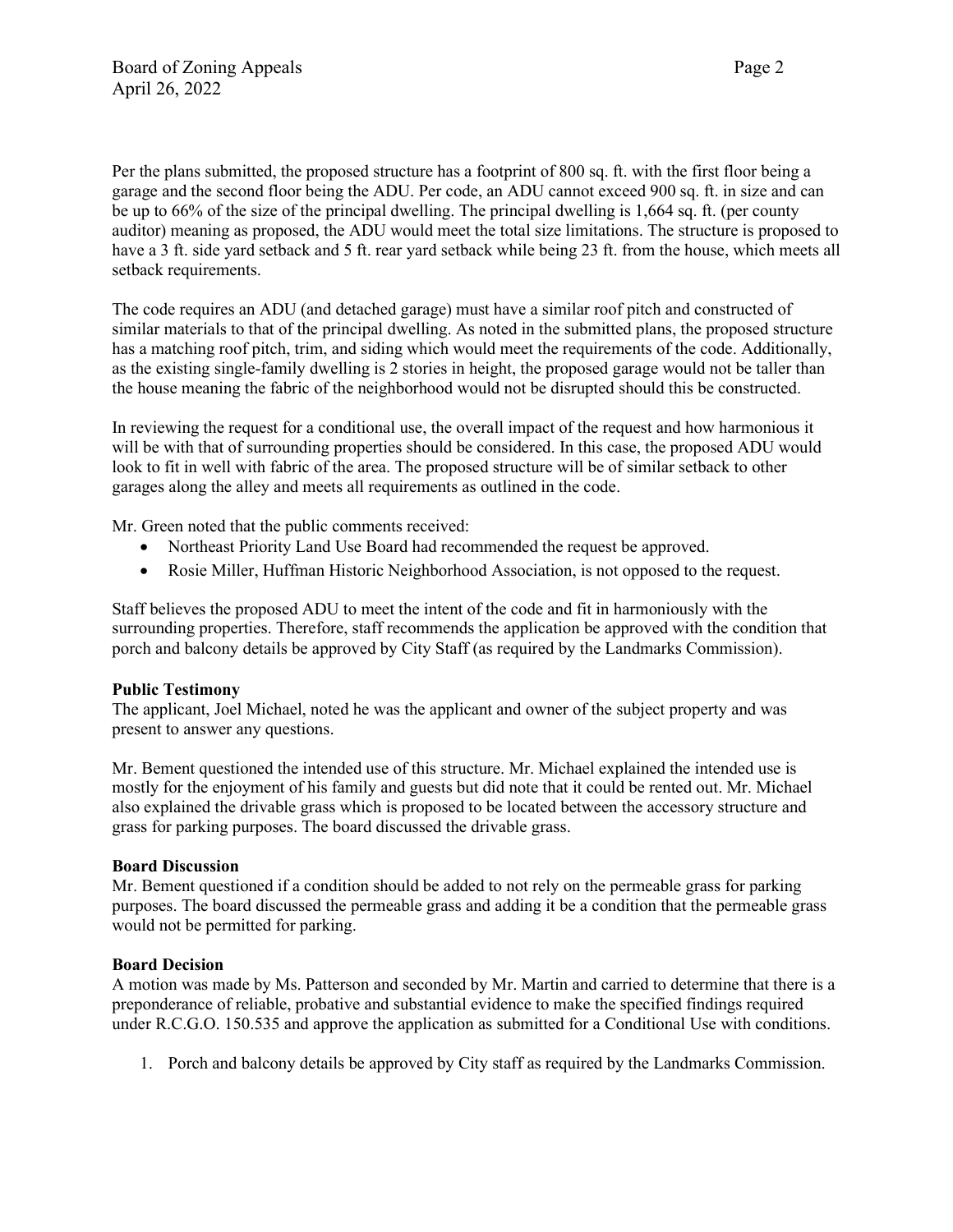| Mr. Bement | yes. | Ms. Tingle    | ves. |
|------------|------|---------------|------|
| Mr. Brand  | ves  | Ms. Patterson | ves. |
| Ms. Graham | yes. | Mr. Ciani     | yes. |
| Mr. Martin | yes. |               |      |

Approved by the Board of Zoning Appeals on May 24, 2022.

Jeff Green, Secretary Board of Zoning Appeals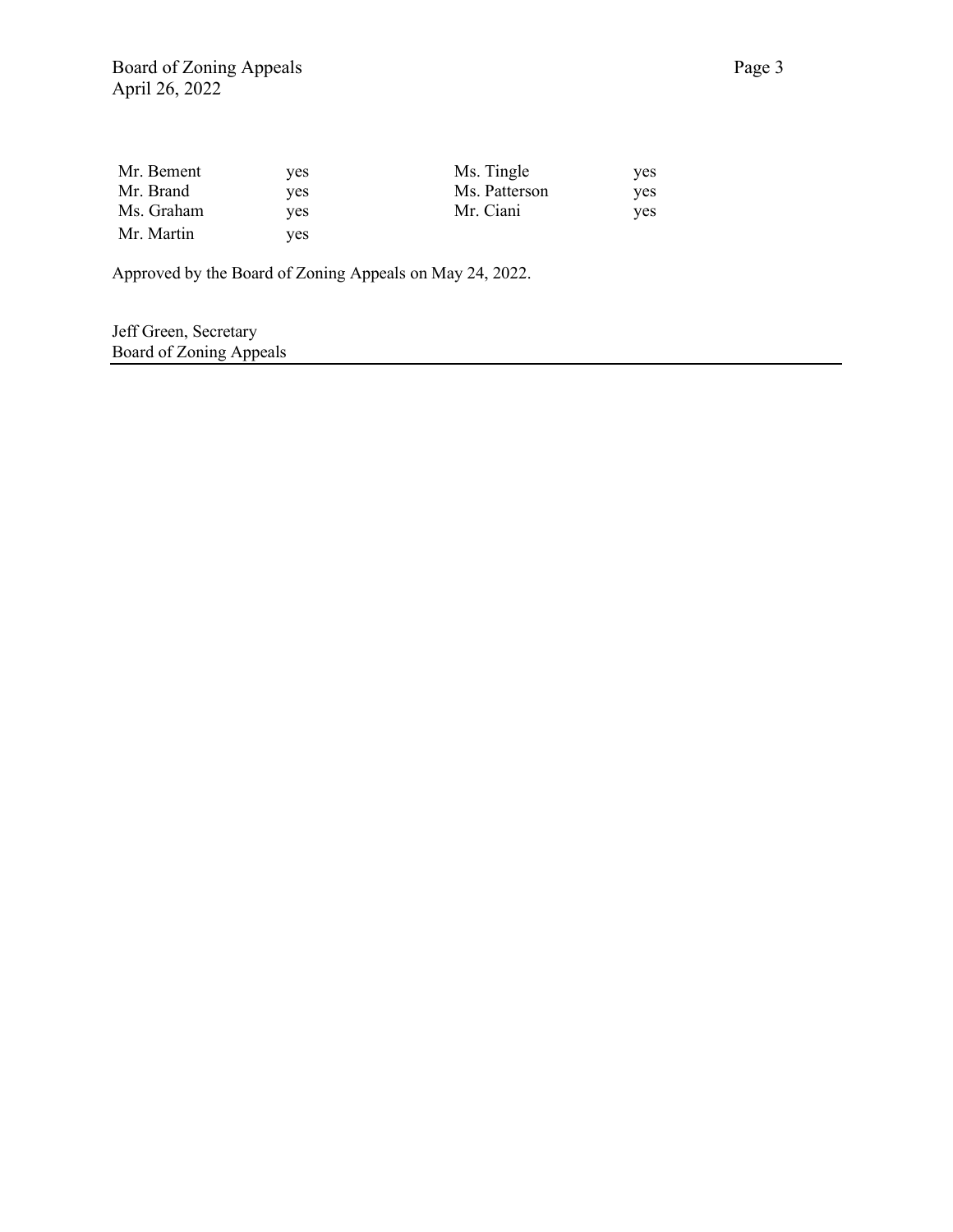

**Minute Record** April 26, 2022

## **3. BZA CASE PLN2022-00101; 120 S James H McGee Blvd**

A **Variance** request to exceed the maximum permitted size of an accessory structure 450 square foot addition onto the existing carriage house which will total 1,546 square feet in size if approved. The subject property is located at 36 South June Street in the MR-5 (Mature Single Family) Zoning District, within the HD-2 Historic District Overlay.

| Applicant:                              | Willie & Perlita Parson<br>408 Lakeview Avenue<br>Dayton, OH 45417                                                                                    |
|-----------------------------------------|-------------------------------------------------------------------------------------------------------------------------------------------------------|
| Owner:                                  | Perlita Puerner<br>PO Box 24842<br>Dayton, OH 45424                                                                                                   |
| <b>Existing Land Use and Zoning:</b>    | Previous church; I-1                                                                                                                                  |
| <b>Surrounding Land Use and Zoning:</b> | <b>North:</b> Vacant land; EGC<br><b>South:</b> Vacant land & Industrial bldgs; I-1<br><b>East:</b> Vacant land; I-1<br><b>West:</b> Vacant land; EGC |
| <b>Priority Land Use Board:</b>         | West                                                                                                                                                  |
| <b>Planning District:</b>               | MacFarlane                                                                                                                                            |
| <b>Planning Staff Contact:</b>          | Abigail Free                                                                                                                                          |

Ms. Free presented the case. The Applicant requests a Conditional Use to establish a retail convenience store with food storage, preparation, and carryout at 120 S James H McGee Blvd within an I-1 Light Industrial District. Within the I-1 district retail establishments are permitted when they are part of a multi-tenant building but are to be reviewed for Conditional Use when proposed as a principal use.

The property's most recent legal use was a church/assembly. Ms. Free showed aerial and zoning maps of the area as well as photos. The property is surrounded by vacant industrial zoned land and vacant commercial zoned land across the street to the north and west. The existing building is 3,036-sf on a total lot size of 0.25-acres. The site has frontage along James H McGee Blvd but can only be accessed by vehicle from the named alley, Cambria Court at the rear of the property.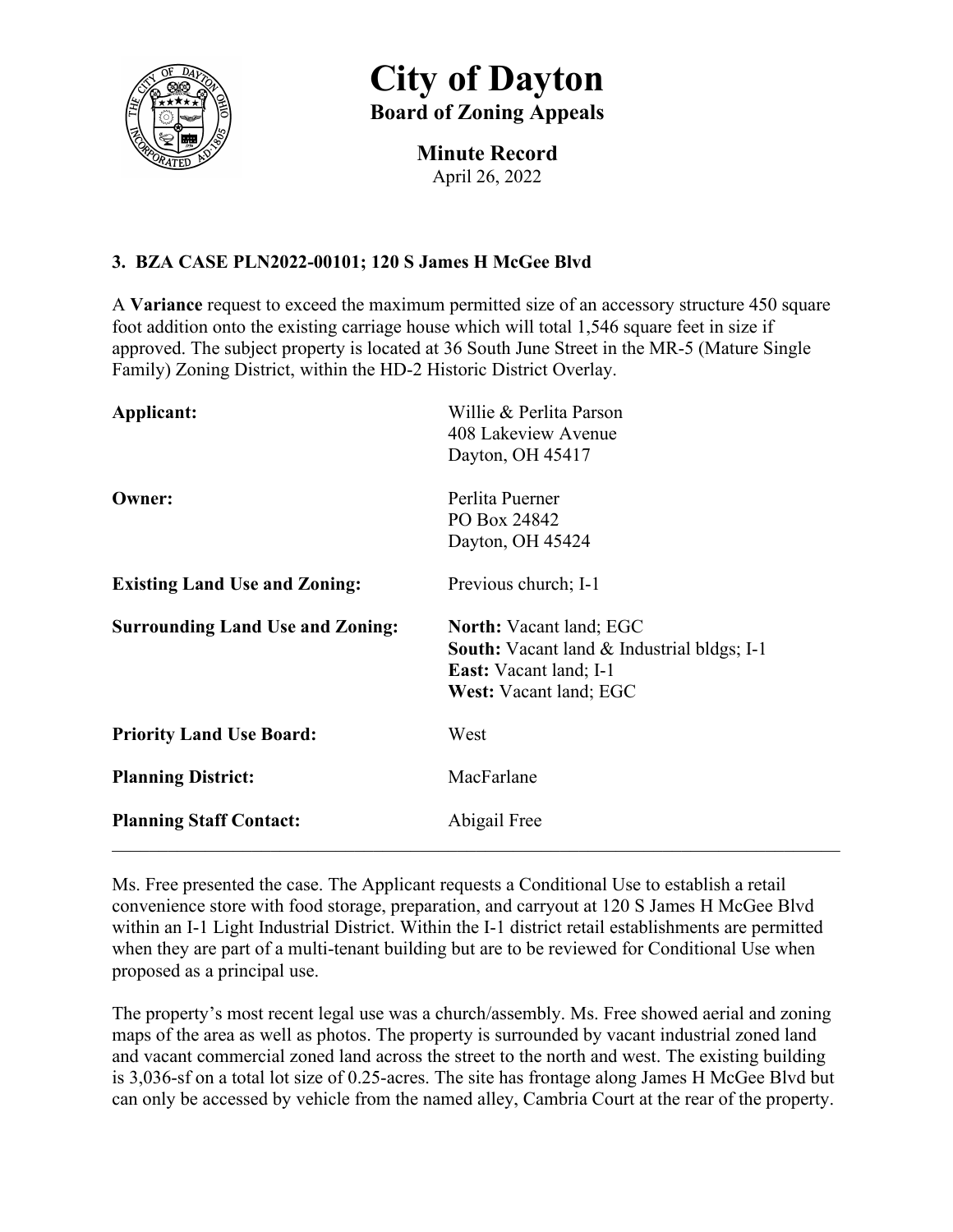The proposed retail establishment, Blue Spoon Café, will be relocated from downtown, currently within the Talbot Tower. The convenience store and carryout will include food storage and preparation/grilling and have a fixed menu with daily specials. The current alcohol, cigarette, vendor and food licenses will also be transferred. The proposed hours of operation are Monday through Saturday 8:00am-1:00am and will have 2 employees per shift. Eight parking spaces are proposed along Cambria Court.

The Zoning Administrator provided three reasons refused: 1) Retail establishments as principal uses within I-1 district require Conditional Use approval by the BZA, 2) Parking requires 5-ft side setbacks, and 3) No merchandise area, shelving. Or displays are shown on the floor plan.

Staff analysis noted that within the I-1 district retail establishments are permitted when they are part of a multi-tenant building but are to be reviewed for Conditional Use when proposed as a principal use. Also, the site plan had been revised to show 9-ft side setbacks, thus coming into compliance. As for the interior layout, the exact layout can be reviewed before a new use and occupancy certificate is issued.

There are also specific regulations for retail establishments including: A) Applicants must clearly demonstrate that the use will be compatible with the neighborhood, particularly with regard to traffic circulation, parking, and appearance, B) N/A, C) Parking shall be located behind the front building line, and D) Loading areas shall be sited to minimize the impact on surrounding residential uses.

Staff analysis noted that there are not many established uses along James H McGee Blvd to be compatible with, however placing the parking area along the north side of the building could be an alternative to the proposed location along the alley. Parking is proposed behind the front building line. Also, there is no separate loading area propose. Likely loading will be done from the parking lot or the alley during non-peak hours. However, Staff recommends that the dumpster location be moved the to the southeast corner and along the alley.

The West Priority Land Use Board recommended denial based on concerns with the proposed parking location and the vehicular circulation using the alley, which is in bad condition. They also discussed the hours or operation. CityWide Development submitted a letter in opposition citing neighborhood incompatibility, Cambria Court is too narrow for two vehicle to pass and its use as a parking aisle is not appropriate. Ms. Free again noted that an alternative parking area would be along the north side of the building, but noted that the proposed location of the parking area was not a reason refused by the Zoning Administrator.

## **Recommendation**

Ms. Free notes that the standards for a Conditional Use can be met and recommends Approval with Conditions.

Recommended conditions include:

1. Update the site plan to depict accurate existing site conditions.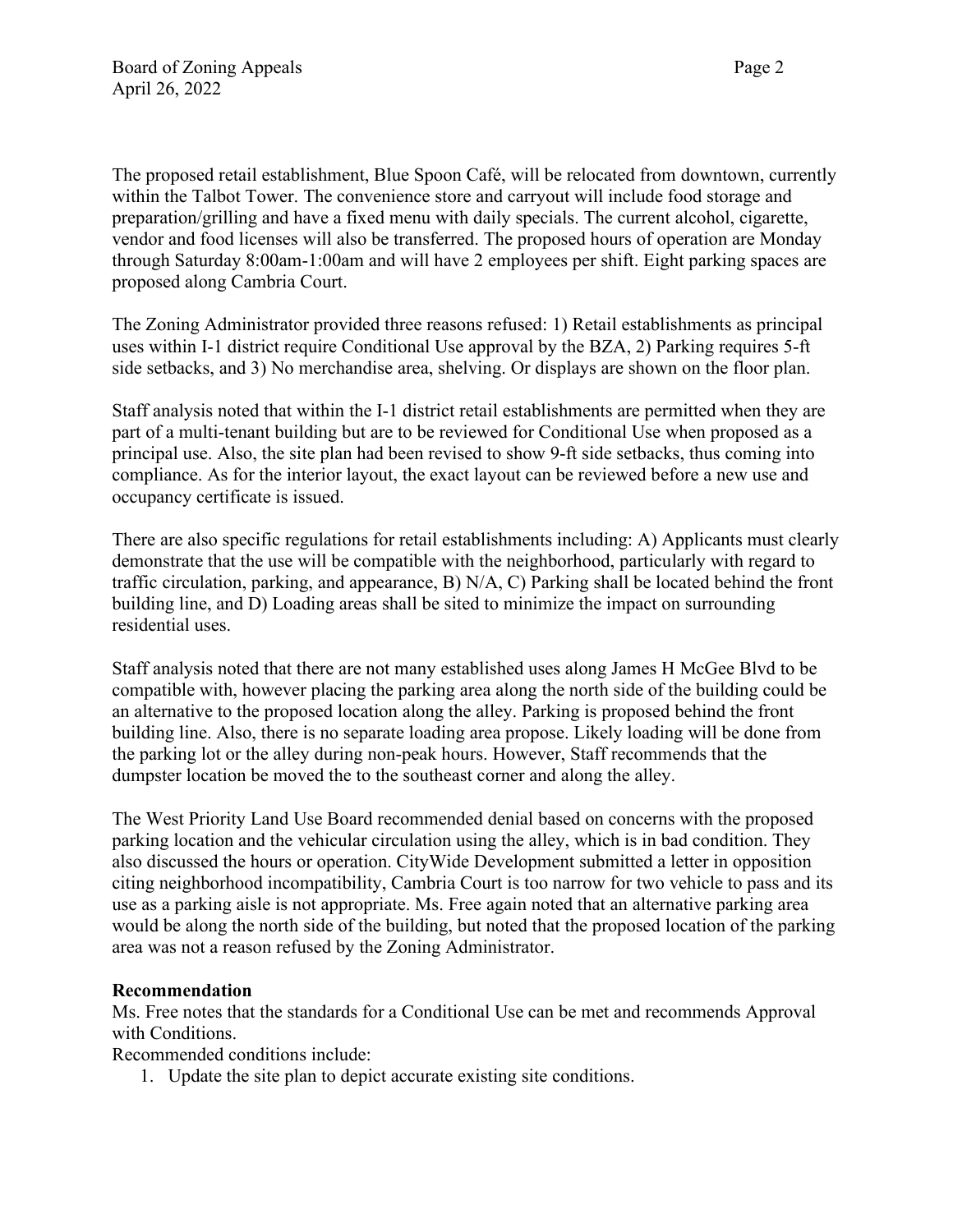- a. Add the existing pedestrian circulation to site plan from the sidewalk to the building entrance and replace the handrail for safety purposes.
- b. Verify all "existing trees to remain" on the site plan and remove those no longer present.
- c. Remove fencing around the lawn area (from a previous use review).
- 2. Provide street trees to City standards along S James H McGee Blvd only in front of the lawn area.
- 3. Relocate dumpster and enclosure to the south behind the building and shift parking to maintain a 5-ft setback at the north.
- 4. Pave, seal and stripe the parking area to City standards.
- 5. Limit hours of operation, to be determined by the BZA.
- 6. New signage to comply with City standards.

Mr. Daugherty, Zoning Administrator, added that I-1 signage regulations are different than commercial zone regulations.

## **Questions by the Board**

Mr. Ciani asked for clarification on which zoning district the signage would be under. Ms. Free clarified that the signage falls under Industrial zoning. He also asked about correspondence. Ms. Free noted there were two letters in opposition and the West Land Use Board chair was present to speak on the case.

Mr. Bement asked to review the site photos. He was concerned about the ADA requirements and an accessible entrance. An ADA parking space is present. Mr. Bement sees a step up into the building that may need a ramp. He also asked for clarification regarding the relocation to the dumpster. Ms. Free showed a slide that depicts the changes reflected in the recommended conditions.

Mr. Bement asked about the parking lot alternative. Ms. Free noted that she is unsure if parking would fit to standard sizes in the north area of the site, but if the BZA determined the proposed parking was inappropriate that the north area as a parking lot could be investigated further. Mr. Daugherty noted that in his opinion, the proposed parking is not out of compliance. In this instance with the I-1 zoning, the parking along the alley is acceptable. It would not be acceptable in residential zoning. A retail use in industrial zoning districts is not typical. Mr. Bement added that no other uses utilize the alley the alley currently. An alternative to using the alley would be to add a curb cut on James H McGee Blvd which is not recommended due to the center median and the fast speed of the street.

Mr. Brand asked about the history of the building. Mr. Daugherty clarified that it was last operated as a church, but it is no longer the legal use due to discontinuance.

### **Applicant Testimony**

Willie Parson, Applicant, 120 S James H McGee Blvd, believes Ms. Free presented the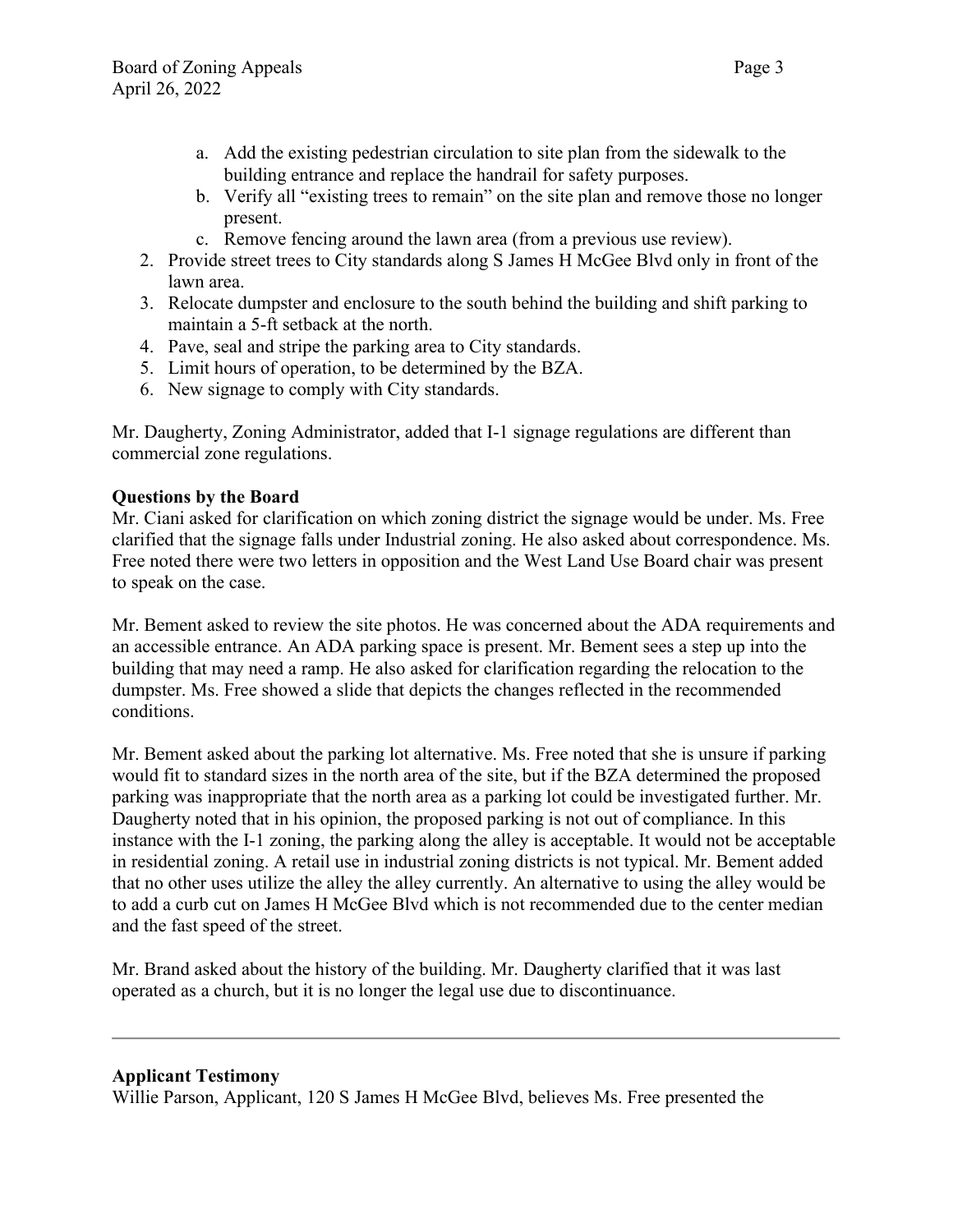information accurately. Mr. Bement asked if the large area labelled storage will be used for retail. Mr. Parson clarified that the customer would enter and pick up items and current not be able to shop within the building.

Ms. Patterson has concerns about access to the site and utilizing the alley for ingress and egress. She believes that it would be difficult when the carryout is busy. Also, utilizing the Fifth Street to the north to get to the alley is cumbersome. She notes more space is recommended and she believes far more parking would be best.

Mr. Parson claims that when it was a church that there was not a problem utilizing the alley for circulation. Also, he attests that he has been in contact with the City to repaved the alley but ultimately he has not control over the alley's condition.

Ms. Patterson argues that there is not enough parking to accommodate the people using the business. Ms. Free clarified that there are parking minimums and maximums for a retail use within the industrial zone. The maximum is 4 spaces per 1,000-sf, making the 12 the maximum number of parking space permitted for the use. The minimum would be 2/1,000-sf which is 6 spaces. The site plan shows 8 spaces and it in compliance.

Mr. Brand asked if Mr. Parson is the property owner or just the business owner. Mr. Parson stated he and his wife own the property and will operate the business. Mr. Brand asked about the drive-through mentioned in the application. Mr. Parson stated that is a future goal. Mr. Kroeger clarified that a drive-through would require BZA approval if proposed in the future. Ms. Free added that no drive-through is shown on the site plan and therefore is not part of the approval for this use.

Mr. Ciani asked about the hours and operation. Mr. Parson noted on the application hours as 8:00am to 1:00am. He chose these hours to be compatible with other similar businesses in the surrounding area.

Mr. Daugherty clarified that a drive-through use is not within the use table for Industrial zones, so it would not be permitted at this site.

## **Public Testimony**

Peter Benkendorf, 114 W First Street Unit B Talbot Tower, spoke in support of the Applicant. He has known Mr. Parson for 3.5 years and is also a tenant in Talbot Tower along with the applicant. He hopes that the land that Mr. Parson proposes as a retail use will be approved and that we can find a way to make it work. He believes that Mr. Parson's carryout will benefit the community.

Susan Spiegel, 2267 Jaime Rose Way, Representing FLOC (For the love of children), also located in the Talbot Tower. She volunteers with FLOC and met Mr. Parson as a tenant. She explained that Mr. Parson had the idea to set up vending machines within the Talbot Tower and all the proceeds go to FLOC. She adds that he is very hard working and dedicated to the community. She believes his proposed convenient store will carry items that the community will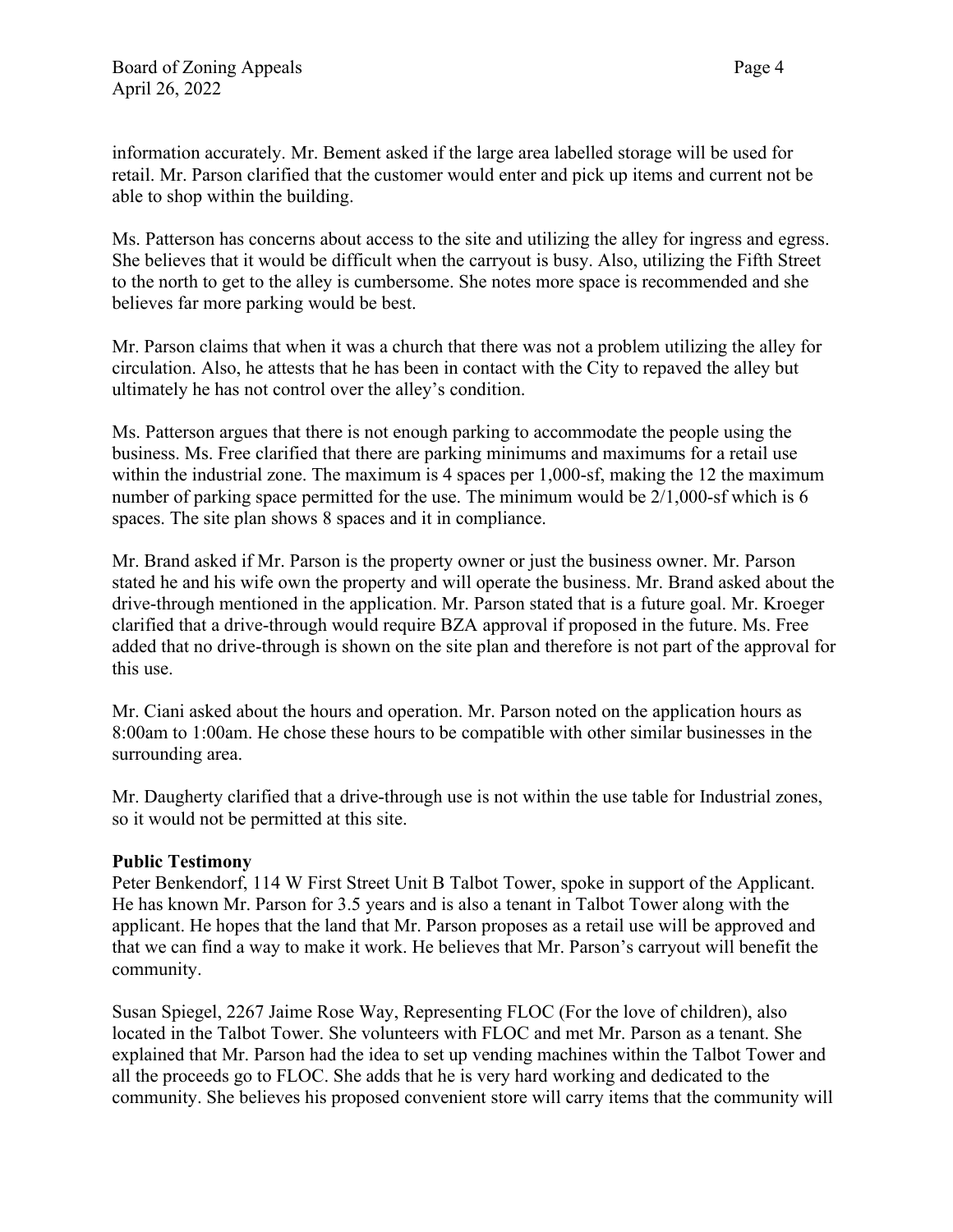want to purchase and can attest that he is a operates his store in Talbot Tower well and that he is an asset to the downtown community. She believes that the convenience store will be a great addition to the neighborhood.

Joe Shaw, 128 Horace Street, representing the West Priority Land Use Board, stated that the main reason for recommending denial was the proposed parking and traffic circulation as shown on the site plan. He added that they discussed possible alternatives, such as a curb cut along James H McGee Blvd and moving the parking to the north of the building so as not to use the alley to access parking spaces. They also discussed the operating hours to 1:00am.

Mr. Martin asked why they were concerned with 1:00am, as there are no residences around the site. Mr. Shaw clarified that it was discussed to try and understand what type of clientele would use the store at that hour. However, he added that they did not have the information about the other businesses in the area with similar hours.

## **Closing Testimony**

None

## **Board Discussion**

Mr. Brand is concerned with the parking reversing into alley and he doesn't think it is the best location but doesn't feel that anything can really be required due to it not being a zoning code problem. Mr. Bement added that he doesn't think the parking can fit to the north of the building based on the required setbacks, and parking space and aisle widths. Mr. Bement agrees with all of the recommended conditions except for the hours of operation; however, he does not feel that the main entrance in the rear is appealing for customers. He would like it to have a better street/ retail presence along James H McGee even though the location would not allow for it. Mr. Bement did not have a concern for the hours of operation and sees that with the hours proposed the store can competed with others in the area.

Ms. Graham asked if the Applicant is okay with the proposed conditions. Mr. Parson agreed that he is okay with them. Ms. Patterson clarified that there is a Dollar General nearby at the corner of W Third Street and James H McGee that provides necessities to the area.

### **Board Decision**

A motion was made by Ms. Graham seconded by Mr. Martin and carried to Approve with Conditions the request for Conditional Use. The following conditions are required with the approval:

- 1. Update the site plan to depict accurate existing site conditions.
	- a. Add the existing pedestrian circulation to site plan from the sidewalk to the building entrance and replace the handrail for safety purposes.
	- b. Verify all "existing trees to remain" on the site plan and remove those no longer present.
	- c. Remove fencing around the lawn area (from a previous use review).